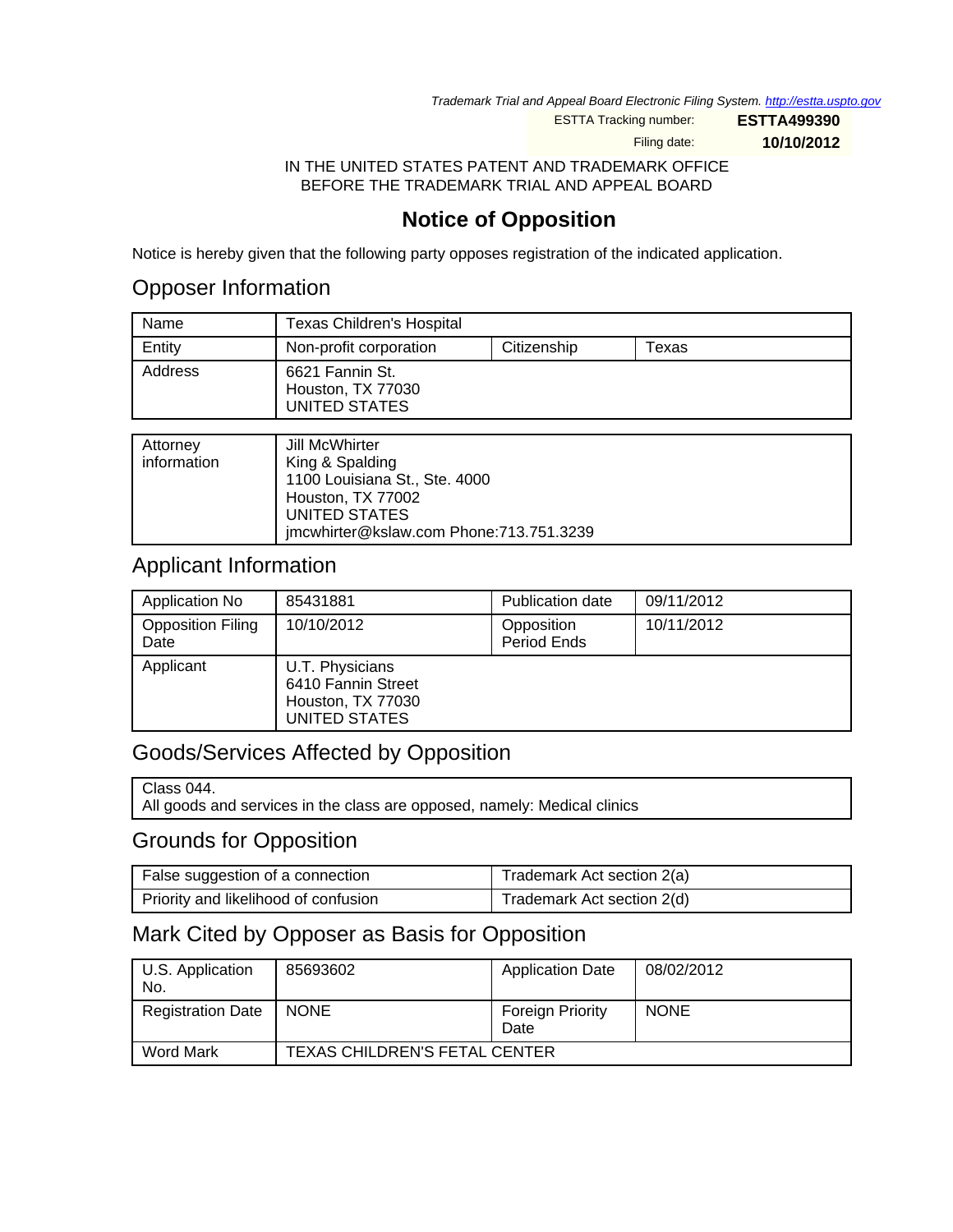| Design Mark            | Texas Children's Fetal<br>Center                                                                                                                                               |
|------------------------|--------------------------------------------------------------------------------------------------------------------------------------------------------------------------------|
| Description of<br>Mark | <b>NONE</b>                                                                                                                                                                    |
| Goods/Services         | Class 044. First use: First Use: 2007/05/13 First Use In Commerce: 2007/05/13<br>Medical services, namely, prenatal evaluation, diagnosis, fetal therapy, and fetal<br>surgery |

| Attachments | 85693602#TMSN.jpeg (1 page) (bytes)<br>Opposition 101012.pdf (3 pages) (88395 bytes) |
|-------------|--------------------------------------------------------------------------------------|
|             |                                                                                      |

# **Certificate of Service**

The undersigned hereby certifies that a copy of this paper has been served upon all parties, at their address record by Facsimile or email (by agreement only) on this date.

| Signature | /Misty Barnett/      |
|-----------|----------------------|
| Name      | <b>Misty Barnett</b> |
| Date      | 10/10/2012           |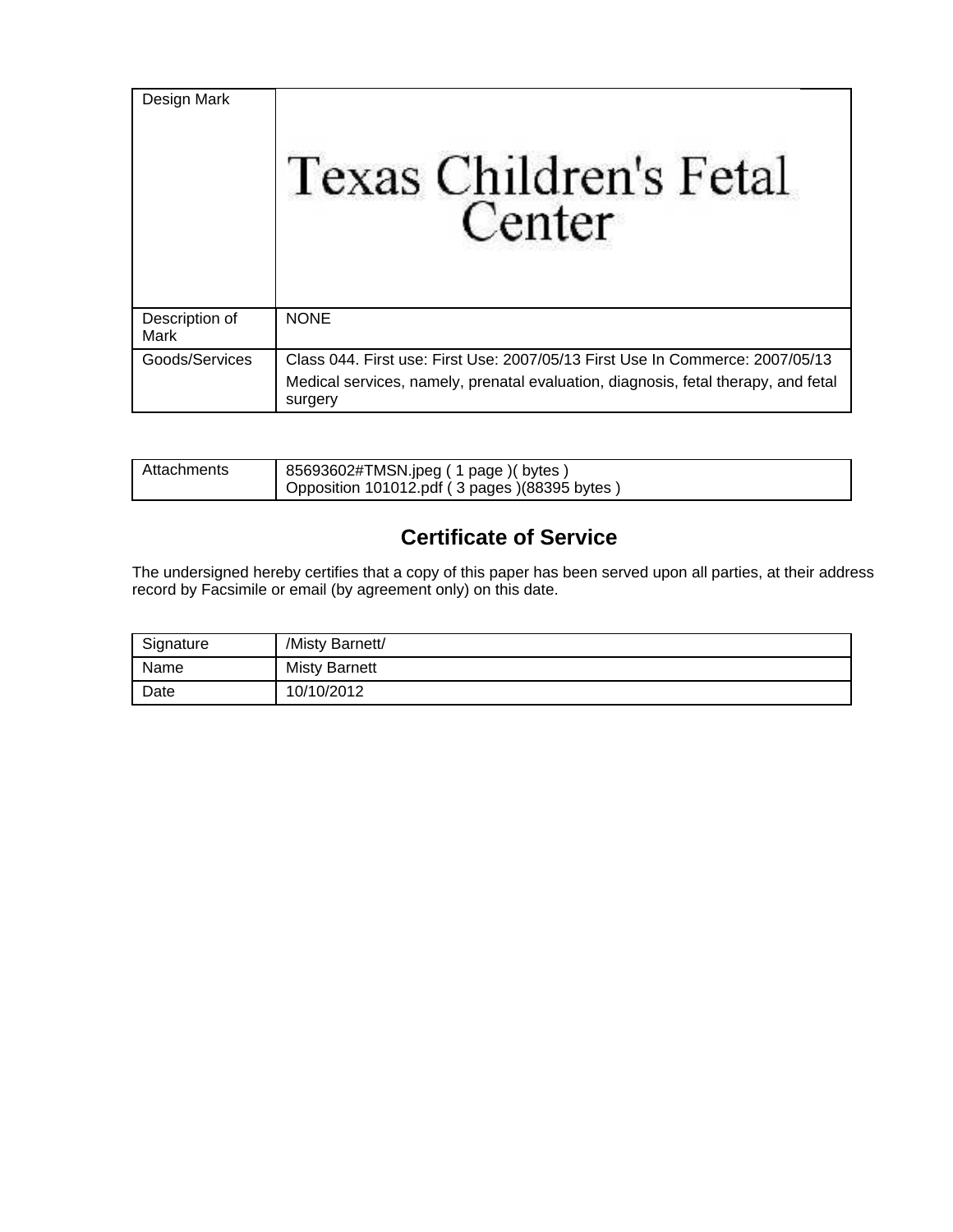#### IN THE UNITED STATES PATENT AND TRADEMARK OFFICE

#### BEFORE THE TRADEMARK TRIAL AND APPEAL BOARD

Texas Children's Hospital, Inc. Opposer,

V.

Opposition No.

U.T. Physicians

Serial No.: 85/431.881 Mark: Texas Fetal Center

Applicant.

#### **NOTICE OF OPPOSITION**

Texas Children's Hospital, a non-profit corporation duly organized and existing under the laws of the State of Texas, with a mailing address of 6621 Fannin St., Houston, Texas 77030, believes that it will be damaged by the registration of the TEXAS FETAL CENTER mark shown in Application Serial No. 85,431,881, filed September 26, 2011 by U.T. Physicians, with a mailing address of 6410 Fannin Street, Houston, Texas 77030, and hereby opposes registration of the mark. The grounds for opposition are as follows:

1. By the application herein opposed, Applicant is seeking to obtain registration on the Principal Register of the trademark TEXAS FETAL CENTER, for:

International Class 44: Medical clinics

("Applicant's Mark"). This application (Serial No.: 85/431,881), based on Applicant's intent to use the mark in commerce, was filed September 26, 2011.

- 2. Applicant's Mark published for opposition on September 11, 2012. This Notice of Opposition is timely filed.
- 3. Since at least as early as May 13, 2007, Opposer has continuously offered medical services, namely, prenatal evaluation, diagnosis, fetal therapy, and fetal surgery under the mark TEXAS CHILDREN'S FETAL CENTER (the "TEXAS CHILDREN'S FETAL CENTER Mark").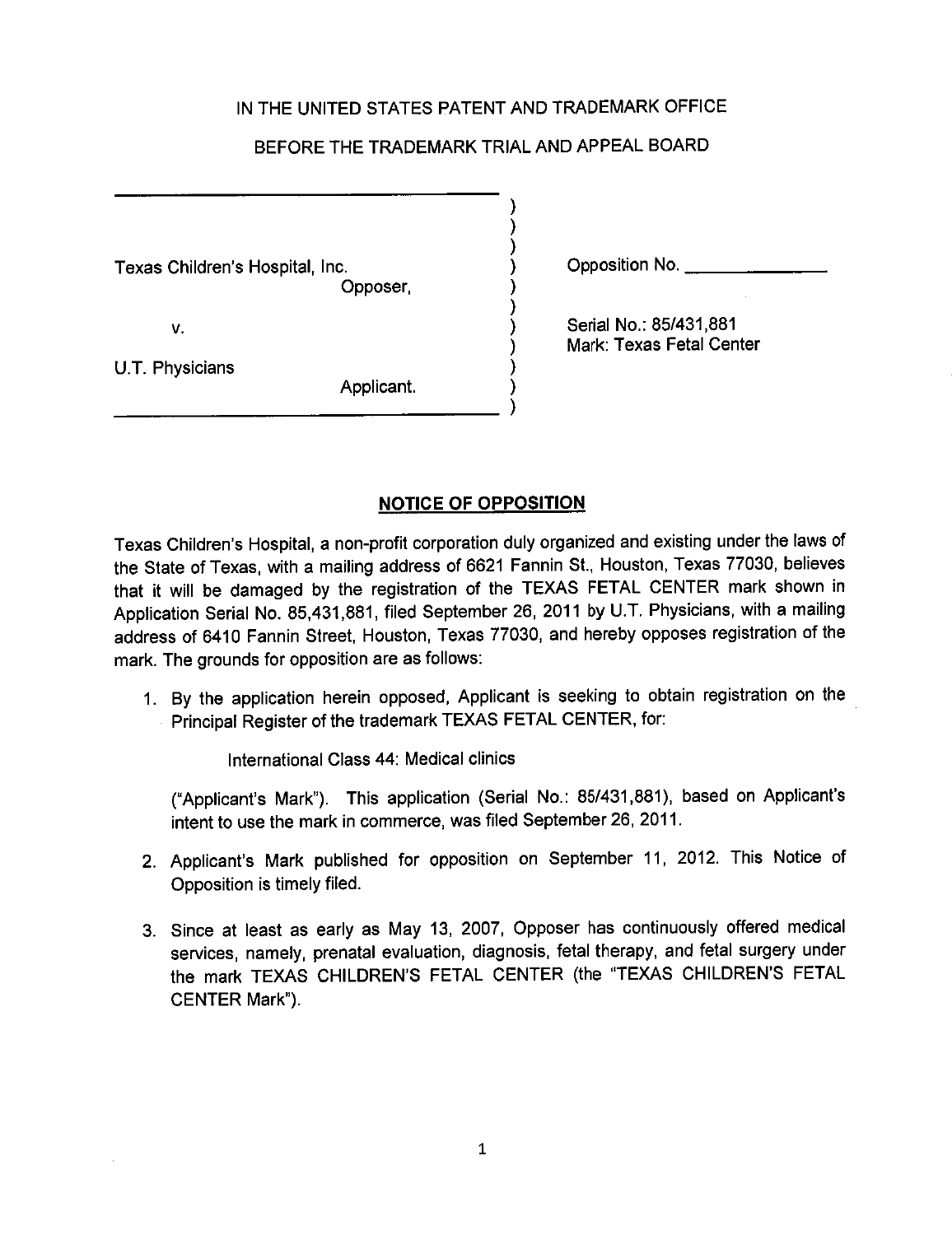- 4. On August 2, 2012, Opposer filed a U.S. Trademark Application to register the TEXAS CHILDREN'S FETAL CENTER Mark. The application was assigned serial number 85/693,602.
- 5. Opposer has continuously used the TEXAS CHILDREN'S FETAL CENTER Mark in connection with the promotion, advertising, and sale of its services since well before the filing date of Applicant's Mark.
- 6. As a result of Opposer's continuous use of the TEXAS CHILDREN'S FETAL CENTER Mark, its trademarks have developed and represent valuable goodwill inuring to the benefit of Opposer.
- 7. Opposer has priority of use over Applicant's Mark by virtue of having used the TEXAS CHILDREN'S FETAL CENTER Mark long before Applicant filed the application for Applicant's Mark, which is the constructive date of first use of Applicant's intent-to-use application.
- 8. Applicant's Mark is confusingly similar in appearance, sound, meaning, and commercial impression to Opposer's trademark TEXAS CHILDREN'S FETAL CENTER.
- 9. The services covered by the Applicant's Mark are closely related to Opposer's services.
- 10. Due to the nearly identical nature of Applicant's Mark and Opposer's TEXAS CHILDREN'S FETAL CENTER Mark, the closely-related nature of the services provided by the respective parties, consumers and potential consumers are likely to believe that Applicant's services originate from Opposer's, resulting in a likelihood of confusion in the marketplace and damage to the Opposer.
- 11. To add further confusion, around the same time that Applicant filed for the TEXAS FETAL CENTER mark, physicians working at Opposer's hospital and providing services under the TEXAS CHILDREN'S FETAL CENTER Mark left Opposer to join Applicant's hospital to provide services under the TEXAS FETAL CENTER mark.
- 12. In fact, Opposer is aware of several instances of actual confusion among the relevant public wherein Applicant was mistaken for the source of services offered under Opposer's TEXAS CHILDREN'S FETAL CENTER Mark and vice versa.
- 13. The services provided by Opposer under its TEXAS CHILDREN'S FETAL CENTER mark and the services intended by Applicant under its TEXAS FETAL CENTER mark will be promoted and sold in the same channels of trade to the same consumers or class of consumers.